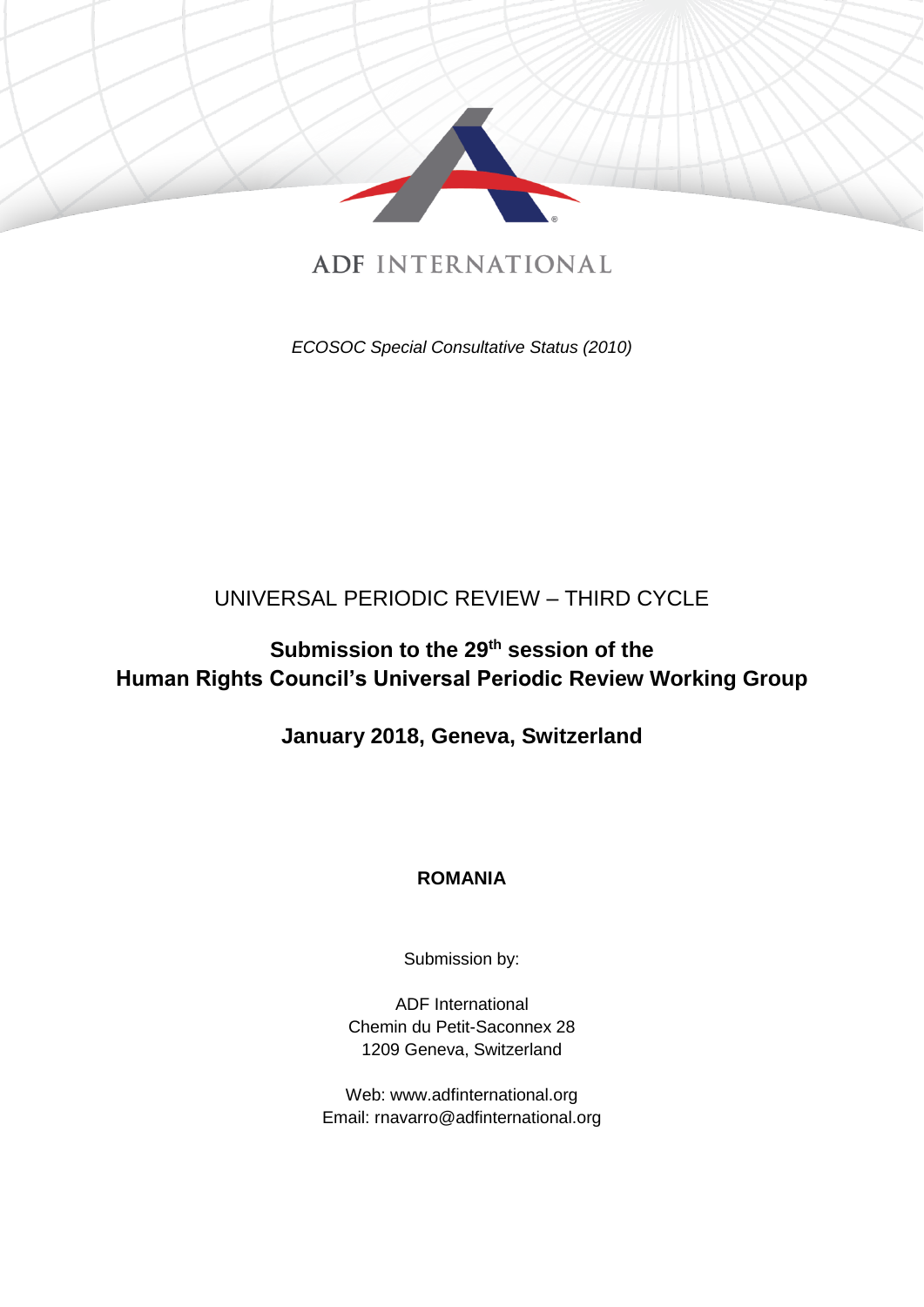### **(a) Introduction**

- 1. ADF International is a global alliance-building legal organization that advocates for religious freedom, life, and marriage and family before national and international institutions. As well as having ECOSOC consultative status with the United Nations (registered name "Alliance Defending Freedom"), ADF International has accreditation with the European Commission and Parliament, the Organization for Security and Co-operation in Europe, and the Organization of American States, and is a participant in the FRA Fundamental Rights Platform.
- 2. This submission explains why Romania should take steps to protect marriage and the family within its national law and allow the referendum on marriage to proceed as originally planned.

#### **(b) Marriage and the Family**

- 3. Marriage and family are defined by the Romanian Constitution and the Civil Code.
- 4. Article 48(1) of the Romanian Constitution states that "the family is founded on the freely consented marriage of the spouses, their full equality, as well as the right and duty of the parents to ensure the upbringing, education and instruction of their children."
- 5. The intention of the drafters to include a male-female model in the definition of "spouses" is illustrated by the Civil Code, which was drafted subsequent to the Constitution, and which speaks in Article 258(4) about "the man and the woman united through marriage." Article 259(1) of the Civil Code states, beyond any doubt, that marriage is "the freely consented union between one man and one woman."
- 6. Furthermore, Article 277(1) of the Civil Code emphasizes that "marriage shall be prohibited between persons of the same sex."
- 7. Article 277(2) of the Civil Code provides that Romania shall not recognize samesex unions contracted abroad as marriages (whether by Romanian or by foreign citizens). Article 277(3) provides the same with respect to civil partnerships.
- 8. Article 277(4) of the Civil Code states that European Union rights to freedom of movement are applicable in the territory of Romania.
- 9. Furthermore, there is an ongoing citizens' initiative to enshrine marriage as the union of one man and one woman in the Constitution of Romania. The citizens' initiative was initiated by the Coalition for Family (Coaliția pentru Familie),<sup>1</sup> the stated goal of which is to bring clarity and coherence to the law of Romania, by fully aligning the constitutional definition of marriage with the definition given by the Civil Code. The wording of Article 48(1), as proposed by the Coalition for Family is:
	- a. "A family is established through the free willed marriage between *one man* and *one woman*, and is based upon their equality and their right

<sup>-</sup><sup>1</sup> For more information, see the website of the Coalition for Family (*Coaliția pentru Familie*), available at: http://coalitiapentrufamilie.ro/.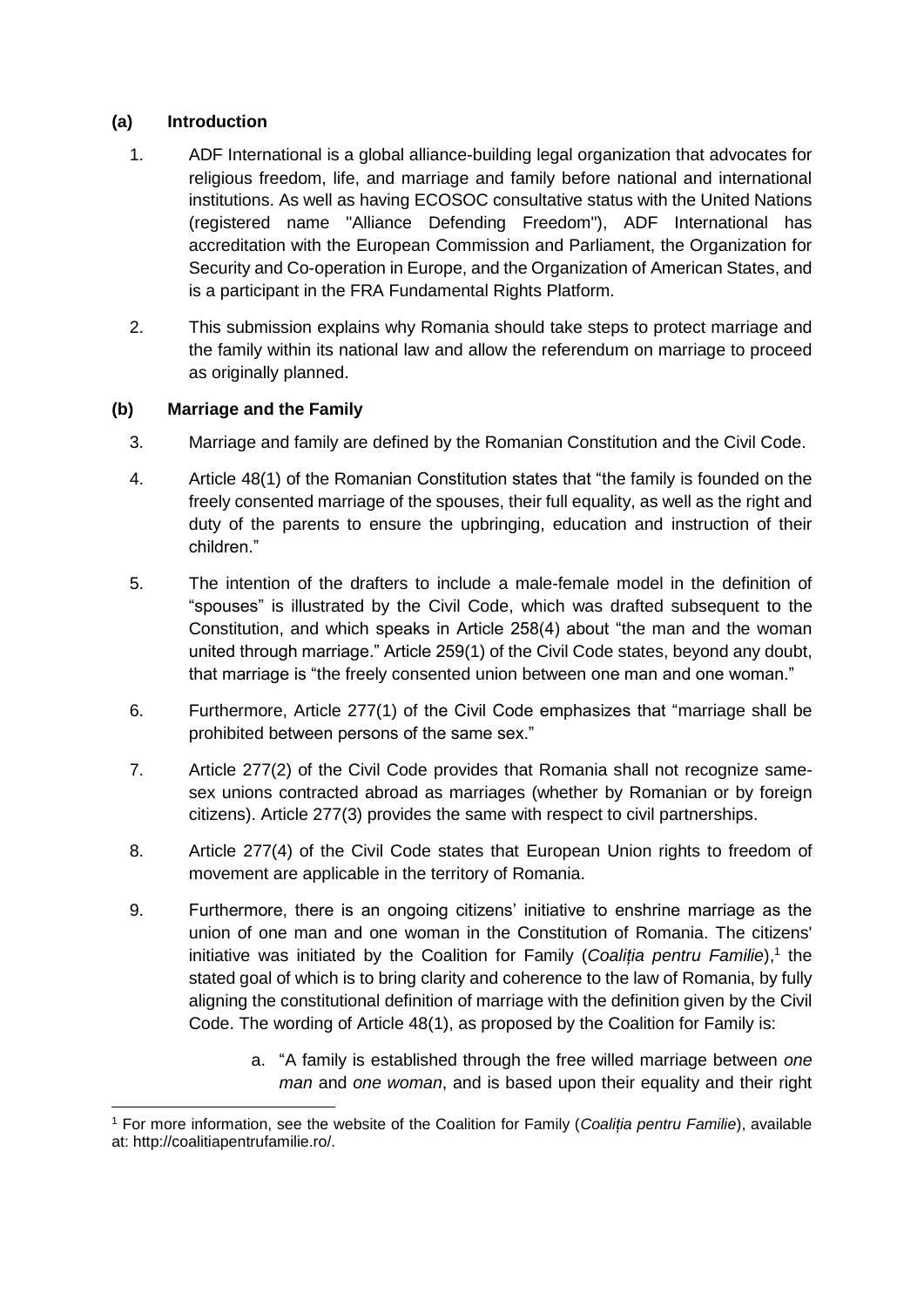and duty to provide for the raising, the education and the training of children."

- 10. The amendment has been supported by three million citizens, the greatest amount of support for such a petition in the entire history of Romania. These citizens would like to express their democratic will and sovereignty in a direct and open manner, that is, a referendum, in accordance with Article 2 of the Constitution of Romania, which states that "national sovereignty appertains to the Romanian people, who express it through… referendum."
- 11. The citizens' initiative was registered with the Romanian Senate on 23 May 2016. On 20 July 2016 the Constitutional Court of Romanian ruled unanimously that the citizens' initiative was constitutional.
- 12. Despite the fact that almost one year has passed since that decision, no date has been established for the referendum. This is due to numerous procedural delays, among which:
	- a. the Constitutional Court of Romania delivered the reasoning of 20 July decision only on 14 October, with a delay of more than a month beyond that prescribed by law;*<sup>2</sup>*
	- b. the two chambers of Parliament both denied their competence to rule on the marriage initiative, due to a claimed lack of procedural clarity on which chamber had primary jurisdiction; and
	- c. the intention of a number of MPs to table changes to the citizens' initiative, which attracted further debate in the Romanian Parliament.
- 13. The proposal is currently pending before the Senate, after having received a vote of assent from the Chamber of Deputies (232 votes out of 270). The earliest date that a referendum could take place is in mid-October 2017.
- 14. The citizens' initiative should be seen in the light of international and European human rights conventions and related jurisprudence, which make clear that the competence to define and regulate marriage lies with Member States.<sup>3</sup>
- 15. According to the established case-law of the European Court of Human Rights (ECtHR), Article 12 of the Convention [the right to marry] "enshrines the traditional concept of marriage as being between one man and one woman."<sup>4</sup>
- 16. The ECtHR found that:

-

*<sup>2</sup>* According to Article 60(1) of Law 47/1992, the prescribed time frame *is* 30 days. The Constitutional Court offered no explanation for the delay in the reasoning.

<sup>3</sup> Article 12 of the European Convention on Human Rights (ECHR), Article 16 of the Universal Declaration of Human Rights (UDHR), Article 23 of the International Covenant on Civil and Political Rights (ICCPR), Article 23 of the International Covenant on Economic, Social and Cultural Rights (ICESCR), and Article 9 of the Charter of Fundamental Rights of the European Union (EU Charter).

<sup>4</sup> *Hämäläinen v. Finland*, no. 37359/09 (16 July 2014), paras 71 and 96, referred to also in *Chapin and Charpentier v. France*, no. 40183/07 (9 June 2016), para 37 (emphasis added).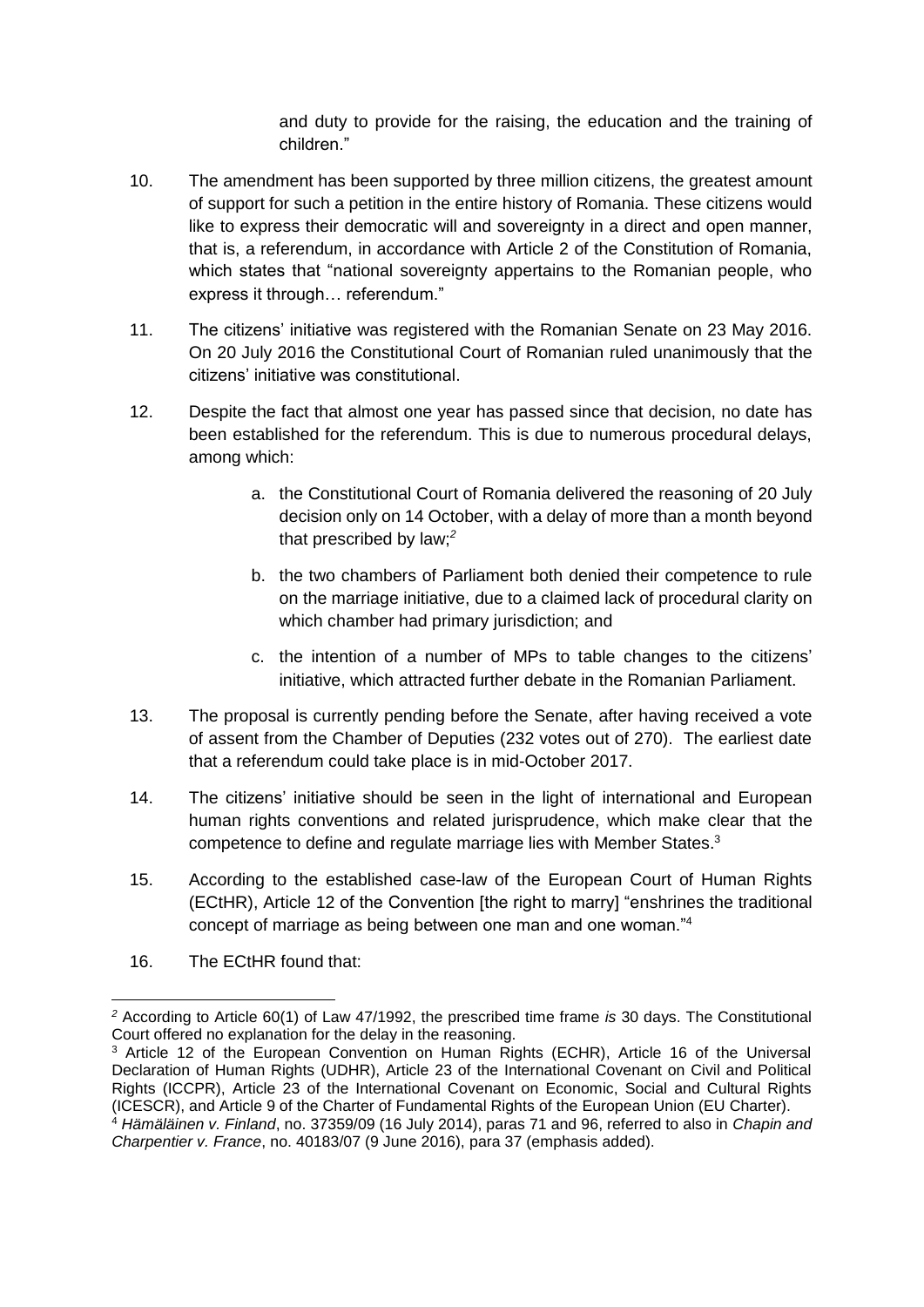Although the institution of marriage has undergone major social changes since the adoption of the Convention, the Court notes that *there is no European consensus regarding same-sex marriage*.

… [T]he reference to domestic law reflects the diversity of national regulations, which range from allowing same-sex marriage to explicitly forbidding it. By referring to national law, Article 9 of the Charter leaves the decision whether or not to allow same-sex marriages to the States.

… [T]he attachment to the traditional concept of marriage which underpins Article 12 provided sufficient reason for the continued adoption by Convention States of biological criteria for determining a person's sex for the purpose of marriage.

… In that connection, the Court observes that marriage has deeprooted social and cultural connotations which may differ largely from one society to another. The Court re-iterates that *it must not rush to substitute its own judgment in place of that of the national authorities, who are best placed to assess and respond to the needs of society.*<sup>5</sup>

- 17. The ECtHR has repeatedly and explicitly ruled out any other possible interpretation of Article 12, based on the plain reading of the Convention and the context in which it was originally drafted.
- 18. This view was upheld by the European Commission for Democracy through Law (the Venice Commission).<sup>6</sup>
- 19. The same understanding is reflected by the United Nations Human Rights Committee, which, in interpreting the phrase 'men and women of marriageable age,' clearly stated that:

Article 23, paragraph 2, of the Covenant is the only substantive provision in the Covenant which defines a right by using the term "men and women", rather than "every human being", "everyone" and "all persons". Use of the term "men and women", rather than the general terms used elsewhere in Part III of the Covenant, has been consistently and uniformly understood as indicating that the treaty obligation of States parties stemming from article 23, paragraph 2, of the Covenant is to recognize as marriage only the union between a man and a woman wishing to marry each other.

In light of the scope of the right to marry under article 23, paragraph 2, of the Covenant, the Committee cannot find that by mere refusal to provide for marriage between homosexual couples, the State

-

<sup>5</sup> *Schalk and Kopf v. Austria, no. 30141/04 (2010),* paras 58, 60, 51 and 62 (emphasis added).

<sup>6</sup> Committee of Ministers, Reply to Written Question No 647 (Doc. 13369), Prohibition of same sex Marriage in Croatia (24 March 2014), <http://assembly.coe.int/nw/xml/XRef/Xref-XML2HTMLen.asp?fileid=20576&lang=en>, European Commission for Democracy Through Law (Venice Commission), Opinion No 621/2011 (2 August 2011) on the New Constitution of Hungary and Opinion No 779/2014 (13 October 2014), Opinion on the Seven Amendments to the Constitution of Former Yugoslav Republic of Macedonia (13 October 2014).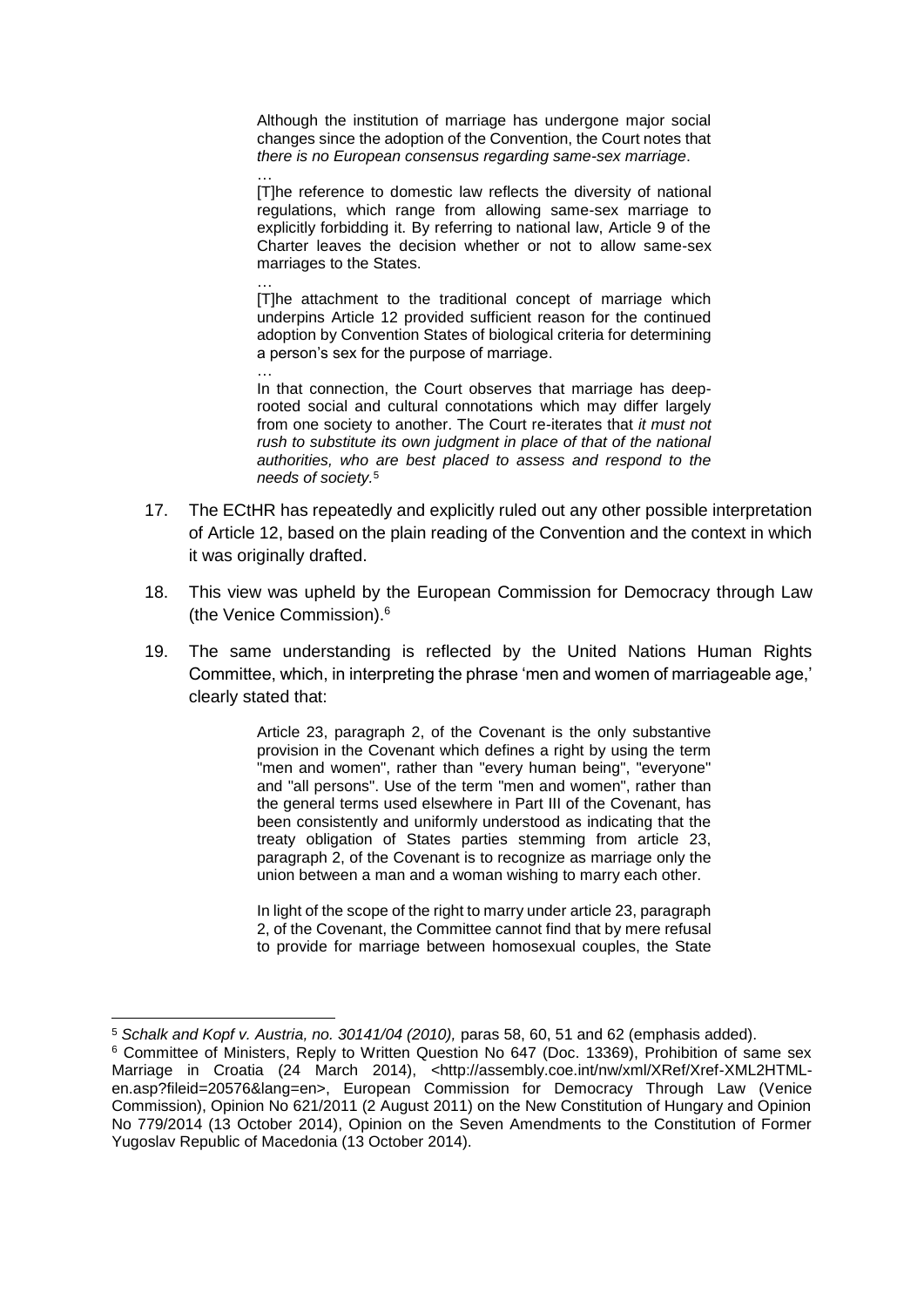party has violated the rights of the authors under articles 16, 17, 23, paragraphs 1 and 2, or 26 of the Covenant.<sup>7</sup>

20. The jurisprudence of the Court of Justice of the European Union (CJEU) has also confirmed this. $8$  The constitutional framework of the EU means that such legislation *must* respect national competence in this area, and this is evident from the language permeating the relevant Directives and Regulations.<sup>9</sup>

#### **(c) Recommendations**

- 21. In light of the aforementioned, ADF International suggests the following recommendations be made to Romania:
	- a. Give effect to the citizens' initiative in its current form calling for the protection of marriage as the union of one man and one woman in the Constitution of Romania, with Parliament being compelled not to change the wording of the amendment as this would contradict the will of the three million citizens who signed the petition and would eschew the democratic processes; and
	- b. Organise as soon as possible the referendum to constitutionally enshrine the definition of marriage as the union of a man and a woman, for which three million citizens have asked, in order to give effect to the democratic will of these citizens.

<sup>-</sup><sup>7</sup> *Juliet Joslin et al. v. New Zealand*, Communication No. 902/1999, UN Doc A/57/40 at 214 (2002) paras 8.2 and 8.3.

<sup>8</sup> *Jürgen Römer v. Freie und Hansestadt Hamburg*, C-147/08 (10 May 2011), para 38, *Tadao Maruko v. Versorgungsanstalt der deutschen Bühnen*, C-267/06 (1 April 2008), para 59, *David L. Parris v. Trinity College Dublin*, C-443/15 (24 November 2016), para 59.

<sup>9</sup> EU Directive on the Free Movement of Persons paragraph 6 of the recital, article 3(2); Directive on Family Reunification paragraph 10